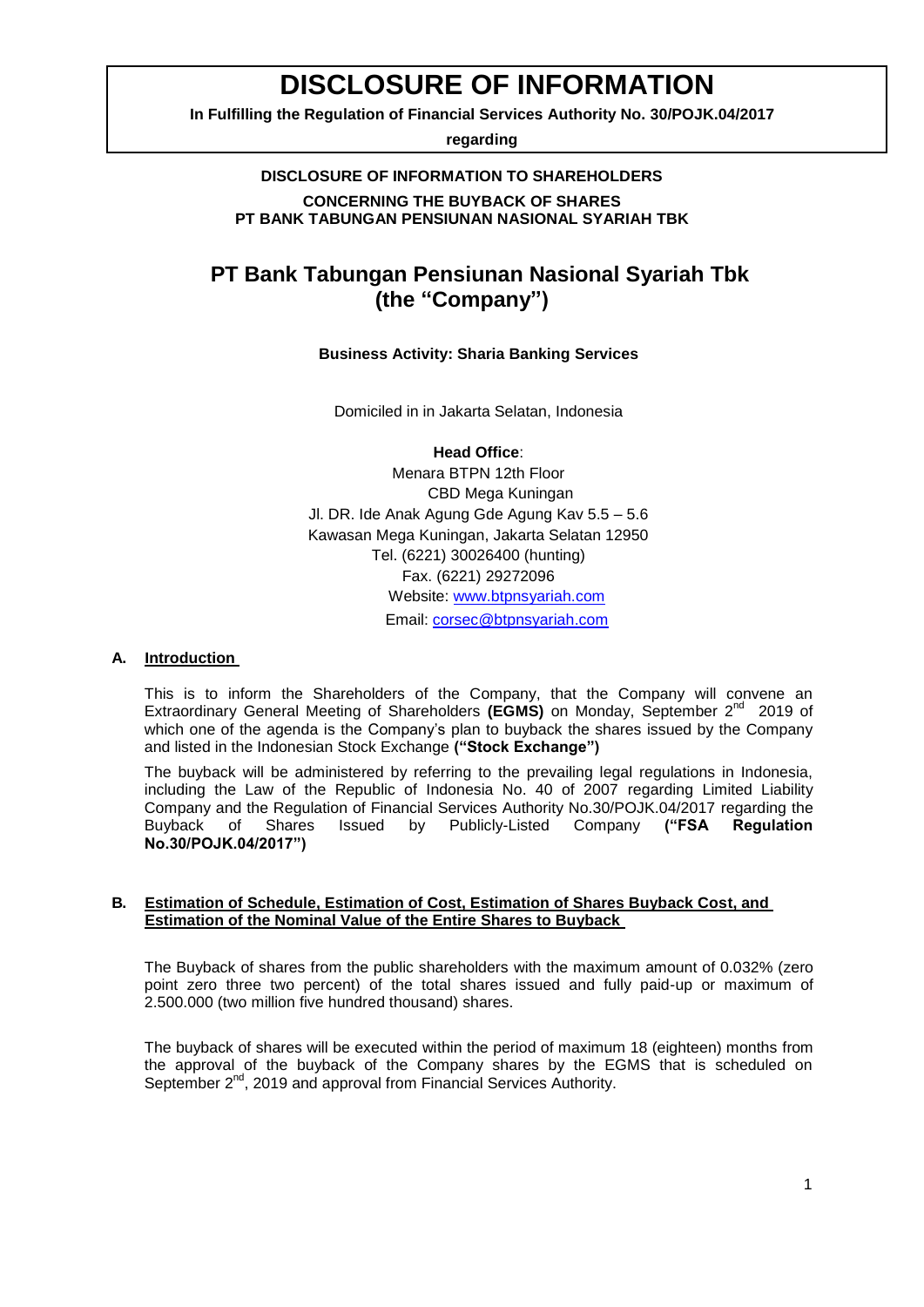The estimation of cost required to buyback the shares is maximum Rp. 10.500.000.000 (ten billion five hundred million Rupiah) that includes the broker-dealer commissions and other related costs.

# **C. Explanation, Consideration, and Reasons of the Shares Buyback**

The buyback of shares is executed by the Company in order to provide variable remuneration for the company performance to fulfill the Regulation of Financial Services Authority No.59/POJK.03/2017 concerning the Implementation of Governance in Providing Remuneration<br>for Sharia Commercial Bank and Sharia Business Unit ("FSA Requiation for Sharia Commercial Bank and Sharia Business Unit **("FSA Regulation No.59/POJK.03/2017")**

The implementation of the shares buyback in order to provide the variable remuneration for the Board of Directors is also in accordance to the FSA Regulation No.30/POJK.04/2017 and will be implemented referring to and abiding to the prevailing legal regulation.

#### **D. Estimation of the Decrease in the Company Revenue Resulting from the Implementation of Shares Buyback and the Impact on Financing Cost of the Company**

The Company believes that the Company's shares buyback will not bring material's adverse impact to the Company's business activities, considering that the Company has sufficient working capital and cashflow to conduct financing transaction in conjuction with the Company's business activities.

#### **E. Proforma Company Earning per-Share after the Shares Buyback Plan is Executed By considering the Decrease in Revenue**

| <b>Description</b>                                                    | June 30th, 2019 (in million Rupiah, unless otherwise stated) |             |                      |
|-----------------------------------------------------------------------|--------------------------------------------------------------|-------------|----------------------|
|                                                                       | <b>Before Buyback</b>                                        | Impact      | <b>After Buyback</b> |
| <b>Assets Value</b>                                                   | 13,942,073                                                   | (10,500)    | 13,931,573           |
| <b>Net Profit</b>                                                     | 609,774                                                      |             | 609,774              |
| Equity                                                                | 4,601,102                                                    | (10,500)    | 4,590,602            |
| <b>Number of Outstanding Stocks</b><br>(number of shares, full value) | 7,703,700,000                                                | (2,500,000) | 7,701,200,000        |
| Earning per Share (Full Value)                                        | 79                                                           |             | 79                   |
| Return on Asset (ROA) (%)                                             | 12.73%                                                       |             | 12.73%               |
| Return on Equity (ROE) (%)                                            | 29.30%                                                       | 0.01%       | 29.31%               |

The Company recorded earning per share of Rp 79,- whereas the proforma earning per share after the shares buyback is Rp 79,-

#### **F. Share Price Restrictions for The Share Buyback**

The Company shall implement the buyback of the shares pursuant to the FSA Regulation No.30/POJK.04/2017 which includes i.e :

- 1. If the shares buyback is executed through the Stock Exchange, the transaction will be administered through 1 (one) member of Stock Exchange and the offering price to buy the shares must be equal or lower than the price of the previous transaction.
- 2. If the shares buyback is executed outside the Stock Exchange, and considering that the Company's shares are listed and traded on the Stock Exchange then the highest price of the Company's shares buyback will be the average of daily closing price of the stock traded in the Stock Exchange during the last 90 (ninety) days prior the Company's buyback date.